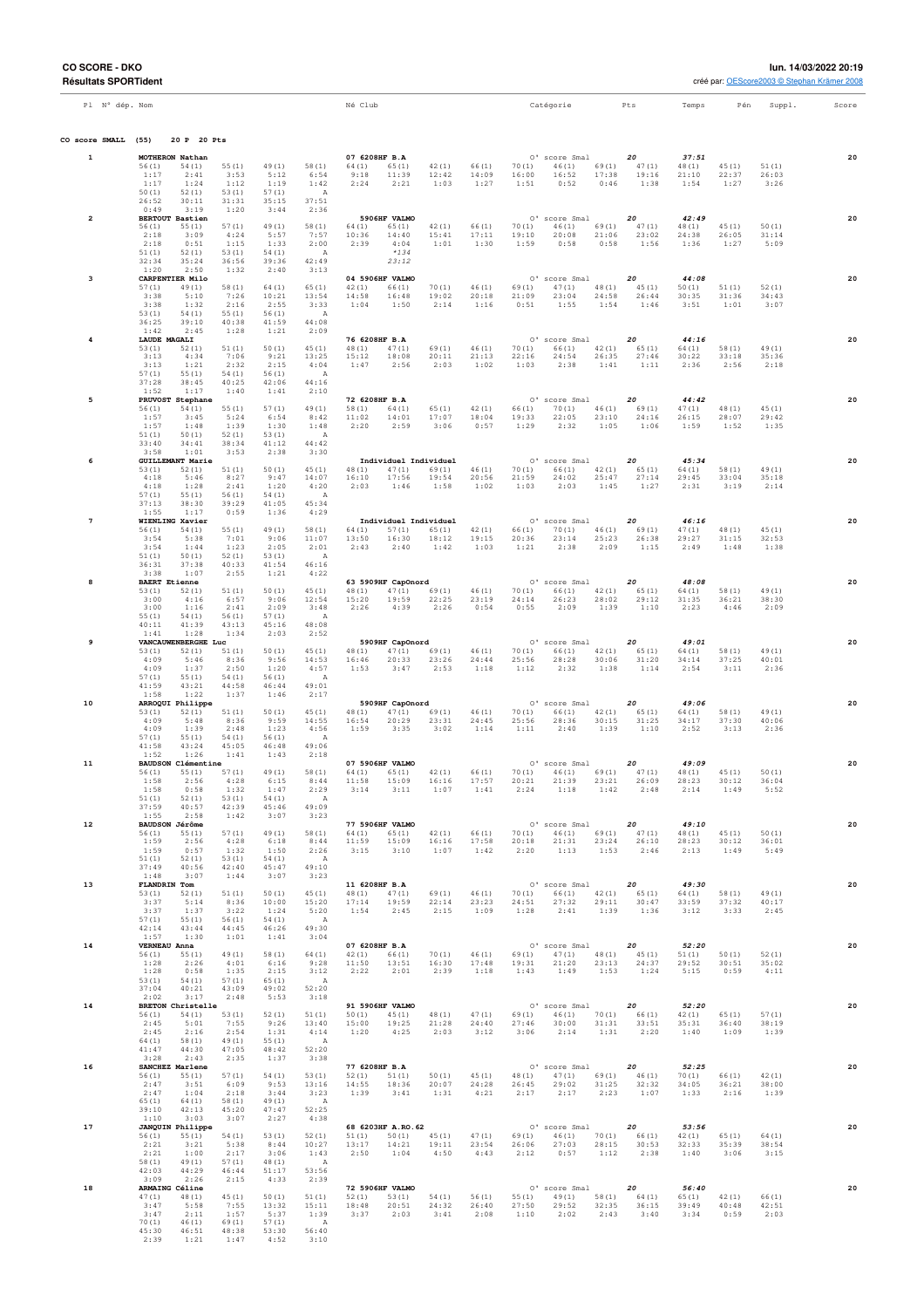| 19       | <b>BRUOT Gilles</b>                                                                                                                    |                                                           |                                              |                                          |                                                | 7720IF TOM MEAUX                                                                                                                    |                                                  |                                          |                         | O' score Smal                                                                                                                                                                                                                                                          |                         | 19                                 | 49:12                                                             |                                      |                              | 19       |
|----------|----------------------------------------------------------------------------------------------------------------------------------------|-----------------------------------------------------------|----------------------------------------------|------------------------------------------|------------------------------------------------|-------------------------------------------------------------------------------------------------------------------------------------|--------------------------------------------------|------------------------------------------|-------------------------|------------------------------------------------------------------------------------------------------------------------------------------------------------------------------------------------------------------------------------------------------------------------|-------------------------|------------------------------------|-------------------------------------------------------------------|--------------------------------------|------------------------------|----------|
|          | 56(1)<br>54(1)<br>3:47<br>1:51<br>1:51<br>1:56<br>64 (1)<br>58(1)<br>42:10<br>38:52<br>2:23<br>3:18                                    | 52(1)<br>7:15<br>3:28<br>55(1)<br>45:17<br>3:07           | 51(1)<br>11:46<br>4:31<br>A<br>49:12<br>3:55 | 50(1)<br>12:40<br>0:54                   | 16:35<br>3:55                                  | 45(1) 48(1)<br>18:28<br>1:53                                                                                                        | 47(1)<br>22:12<br>3:44                           | 69(1)<br>23:59<br>1:47                   | 46(1)<br>25:24<br>1:25  | 70(1)<br>26:37<br>1:13                                                                                                                                                                                                                                                 | 66(1)<br>29:10<br>2:33  | 42(1)<br>30:41<br>1:31             | 65(1)<br>32:58<br>2:17                                            | 57(1)<br>34:51<br>1:53               | 49 (1)<br>36:29<br>1:38      |          |
| 20       | <b>BLANQUART Marc</b><br>56(1)<br>54 (1)<br>2:11<br>3:59<br>2:11<br>1:48<br>51(1)<br>52(1)<br>39:51<br>43:27                           | 55(1)<br>5:39<br>1:40<br>53(1)<br>45:31                   | 49(1)<br>7:20<br>1:41<br>A<br>49:42          | 64 (1)<br>9:25<br>2:05                   | 62 7807IF GO78<br>57(1)<br>12:44<br>3:19       | 65 (1)<br>15:07<br>2:23                                                                                                             | 42(1)<br>16:12<br>1:05                           | 66(1)<br>18:07<br>1:55                   | 70(1)<br>21:15<br>3:08  | O' score Smal<br>46(1)<br>22:38<br>1:23                                                                                                                                                                                                                                | 69(1)<br>24:15<br>1:37  | 19<br>47(1)<br>26:52<br>2:37       | 49:42<br>48(1)<br>29:27<br>2:35                                   | 45(1)<br>31:31<br>2:04               | 50(1)<br>38:06<br>6:35       | 19       |
| 21       | 1:45<br>3:36<br>DUBOIS Salomé<br>56(1)<br>54 (1)<br>4:50<br>2:33<br>2:33<br>2:17<br>52(1)<br>51(1)<br>37:10<br>41:18                   | 2:04<br>55(1)<br>6:25<br>1:35<br>50(1)<br>42:45           | 4:11<br>49(1)<br>8:24<br>1:59<br>A<br>51:39  | 64 (1)<br>11:08<br>2:44                  | 57(1)<br>14:44<br>3:36                         | 05 5906HF VALMO<br>65(1)<br>17:18<br>2:34                                                                                           | 42(1)<br>18:35<br>1:17                           | 66(1)<br>20:44<br>2:09                   | 70 (1)<br>23:42<br>2:58 | O' score Smal<br>46(1)<br>25:02<br>1:20                                                                                                                                                                                                                                | 26:22<br>1:20           | 19<br>69(1) 47(1)<br>28:30<br>2:08 | 51:39<br>48(1)<br>30:57<br>2:27                                   | 45 (1)<br>33:05<br>2:08              | 53(1)<br>35:20<br>2:15       | 19       |
| 22       | 1:50<br>4:08<br>RYCK Léo Léo<br>$56(1)$ $55(1)$<br>6:02<br>8:25<br>6:02<br>2:23<br>64 (1)<br>58(1)<br>45:25<br>48:42                   | 1:27<br>54(1)<br>11:08<br>2:43<br>49(1)                   | 8:54<br>53(1)<br>14:52<br>3:44<br>A<br>55:41 | 52(1)<br>18:08<br>3:16                   | 51(1)<br>22:00<br>3:52                         | 6208HF B.A<br>50(1)<br>23:24<br>1:24                                                                                                | 45(1)<br>27:54<br>4:30                           | 48(1)<br>30:08<br>2:14                   | 47(1)<br>32:20<br>2:12  | O' score Smal<br>69(1)<br>34:41<br>2:21                                                                                                                                                                                                                                | 46(1)<br>35:47<br>1:06  | 19<br>70 (1)<br>37:10<br>1:23      | 55:41<br>66(1)<br>39:28<br>2:18                                   | 42(1)<br>41:04<br>1:36               | 65 (1)<br>42:30<br>1:26      | 19       |
| 23       | 2:55<br>3:17<br>MUDES Enzo<br>53(1)<br>52(1)<br>7:43<br>4:26<br>4:26<br>3:17<br>49(1)<br>64 (1)                                        | 51:01<br>2:19<br>51(1)<br>10:48<br>3:05<br>A              | 4:40<br>50(1)<br>12:36<br>1:48               | 45(1)<br>17:39<br>5:03<br>$*53$          | 07 6208HF B.A<br>48(1)<br>19:37<br>1:58        | 47(1)<br>22:34<br>2:57                                                                                                              | 46(1)<br>24:53<br>2:19                           | 69(1)<br>26:46<br>1:53                   | 70(1)<br>29:09<br>2:23  | O' score Smal<br>66(1)<br>32:17<br>3:08                                                                                                                                                                                                                                | 42(1)<br>34:08<br>1:51  | 18<br>65 (1)<br>35:44<br>1:36      | 53:38<br>57(1)<br>38:05<br>2:21                                   | 55(1)<br>39:33<br>1:28               | 56(1)<br>40:42<br>1:09       | 18       |
| 24       | 43:41<br>45:36<br>2:59<br>1:55<br>MOTHERON Ambre<br>56(1)<br>55(1)<br>4:09<br>5:47<br>4:09<br>1:38<br>49(1)<br>57(1)<br>49:47<br>51:53 | 53:38<br>8:02<br>54(1)<br>8:02<br>2:15<br>A<br>55:48      | 53(1)<br>11:48<br>3:46                       | 4:31<br>52(1)<br>13:31<br>1:43           | 10 6208HF B.A<br>51(1)<br>19:30<br>5:59        | 45(1)<br>27:35<br>8:05                                                                                                              | 48(1)<br>30:07<br>2:32                           | 47(1)<br>32:56<br>2:49                   | 69 (1)<br>35:19<br>2:23 | O' score Smal<br>46(1)<br>36:30<br>1:11                                                                                                                                                                                                                                | 70(1)<br>37:52<br>1:22  | 18<br>66 (1)<br>40:25<br>2:33      | 55:48<br>42(1)<br>42:17<br>1:52                                   | 65(1)<br>43:56<br>1:39               | 64 (1)<br>47:00<br>3:04      | 18       |
| 25       | 2:47<br>2:06<br>TALBOT Tam<br>47(1)<br>48 (1)<br>6:37<br>4:44<br>4:44<br>1:53<br>69(1)<br>46(1)<br>54:50<br>56:32                      | 3:55<br>50(1)<br>16:21<br>9:44<br>$\overline{A}$<br>59:45 | 51(1)<br>17:37<br>1:16                       | 52(1)<br>21:07<br>3:30                   | 53(1)<br>25:44<br>4:37                         | Individuel Individuel<br>54 (1)<br>30:10<br>4:26                                                                                    | 55(1)<br>32:12<br>2:02                           | 56(1)<br>33:24<br>1:12                   | 57(1)<br>35:04<br>1:40  | O' score Smal<br>49(1) 58(1)<br>38:06<br>3:02                                                                                                                                                                                                                          | 41:02<br>2:56           | 18<br>64 (1)<br>43:52<br>2:50      | 59:45<br>42(1)<br>47:19<br>3:27                                   | 66(1)<br>49:17<br>1:58               | 65 (1)<br>51:33<br>2:16      | 18       |
| 26       | 1:42<br>3:17<br>BOUSSEMART Frédéric<br>56(1) 55(1)<br>3:15<br>4:25<br>3:15<br>1:10<br>54(1)<br>A<br>55:12<br>50:52                     | 3:13<br>49(1)<br>6:56<br>2:31                             | 64 (1)<br>9:25<br>2:29                       | 42(1)<br>11:44<br>2:19                   | 13:01<br>1:17                                  | 73 5906HF VALMO<br>65(1) 57(1)<br>15:19<br>2:18                                                                                     | 69(1)<br>19:41<br>4:22                           | 46(1)<br>21:45<br>2:04                   | 47(1)<br>26:57<br>5:12  | O' score Smal<br>48(1)<br>30:15<br>3:18                                                                                                                                                                                                                                | 45(1)<br>32:39<br>2:24  | 17<br>51(1)<br>38:25<br>5:46       | 55:12<br>50(1)<br>39:48<br>1:23                                   | 52(1)<br>45:00<br>5:12               | 53(1)<br>46:57<br>1:57       | 17       |
| 27       | 3:55<br>4:20<br>CLABAUX Emma<br>57(1)<br>56(1)<br>4:00<br>6:47<br>4:00<br>2:47<br>54(1)<br>$\overline{A}$<br>55:06<br>58:54            | 55(1)<br>8:20<br>1:33                                     | 49(1)<br>10:33<br>2:13                       | 58(1)<br>13:44<br>3:11                   | 09 6208HF B.A<br>64 (1)<br>19:00<br>5:16       | 65(1)<br>23:01<br>4:01                                                                                                              | 42(1)<br>25:29<br>2:28                           | 66(1)<br>28:16<br>2:47                   | 70(1)<br>32:55<br>4:39  | O' score Smal<br>46(1)<br>34:55<br>2:00                                                                                                                                                                                                                                | 69(1)<br>36:56<br>2:01  | 17<br>47(1)<br>44:39<br>7:43       | 58:54<br>48 (1)<br>46:44<br>2:05                                  | 52(1)<br>50:20<br>3:36               | 53(1)<br>52:00<br>1:40       | 17       |
| 28       | 3:06<br>3:48<br>PECQUEUR Sylvie<br>56(1)<br>55(1)<br>5:21<br>3:44<br>3:44<br>1:37<br>53(1)<br>A<br>59:21<br>54:25                      | 49(1)<br>7:36<br>2:15                                     | 64 (1)<br>10:35<br>2:59                      | 65(1)<br>14:47<br>4:12                   | 42(1)<br>16:08<br>1:21                         | Individuel Individuel<br>66(1)<br>18:34<br>2:26                                                                                     | 70(1)<br>22:11<br>3:37                           | 46(1)<br>23:56<br>1:45                   | 69 (1)<br>26:22<br>2:26 | O' score Smal<br>47(1)<br>29:24<br>3:02                                                                                                                                                                                                                                | 48(1)<br>32:47<br>3:23  | 17<br>45(1)<br>35:27<br>2:40       | 59:21<br>50(1)<br>43:28<br>8:01                                   | 51(1)<br>47:24<br>3:56               | 52(1)<br>52:13<br>4:49       | 17       |
| 29       | 4:56<br>2:12<br>FICHAUX ANDREA<br>54(1)<br>53(1)<br>3:11<br>6:16<br>3:11<br>3:05<br>A                                                  | 45(1)<br>8:21<br>2:05                                     | 48 (1)<br>10:27<br>2:06                      | 47(1)<br>12:44<br>2:17                   | 04 6208HF B.A<br>46(1)<br>14:40<br>1:56        | 69(1)<br>16:07<br>1:27                                                                                                              | 70(1)<br>18:16<br>2:09                           | 66(1)<br>21:04<br>2:48                   | 42(1)<br>23:02<br>1:58  | O' score Smal<br>65(1)<br>24:25<br>1:23                                                                                                                                                                                                                                | 64 (1)<br>27:29<br>3:04 | 16<br>49(1)<br>29:40<br>2:11       | 37:44<br>55(1)<br>31:27<br>1:47                                   | 57(1)<br>33:02<br>1:35               | 56(1)<br>35:14<br>2:12       | 16       |
| 30       | 37:44<br>2:30<br>DA NAZARE Laurence<br>$54(1)$ $55(1)$ $56(1)$<br>4:18<br>4:18<br>1:56<br>A<br>46:54                                   | 6:14 7:36<br>1:22                                         | 57(1)<br>10:14<br>2:38                       | 49 (1)<br>12:23<br>2:09                  | 3:00                                           | 70 5906HF VALMO<br>$64(1)$ $65(1)$<br>15:23  19:02  20:20<br>3:39                                                                   | 42(1)<br>1:18                                    | 66(1)<br>22:36<br>2:16                   | 3:23                    | O' score Smal<br>$70(1)$ $46(1)$ $69(1)$ $47(1)$<br>25:59 27:24 29:37 32:08<br>1:25                                                                                                                                                                                    | 2:13                    | 16<br>2:31                         | 46:54<br>48(1)<br>35:00<br>2:52                                   | 45(1)<br>37:03<br>2:03               | 53(1)<br>42:36<br>5:33       | 16       |
| 31       | 4:18<br><b>DEVIGNE Maxence</b><br>$57(1)$ $55(1)$<br>6:08<br>4:51<br>4:51<br>1:17<br>A<br>50:19                                        | 54(1)<br>7:43<br>1:35                                     | 56(1)<br>9:37<br>1:54                        | 53(1)<br>13:35<br>3:58                   | $52(1)$ $51(1)$ $50(1)$<br>15:44 18:48<br>2:09 | 00 5906HF VALMO<br>3:04                                                                                                             | 20:13<br>1:25                                    | 45(1)<br>26:27<br>6:14                   | 2:23                    | O' score Smal<br>$48(1)$ $47(1)$ $69(1)$ $46(1)$<br>28:50 33:43 36:42 38:07<br>4:53                                                                                                                                                                                    | 2:59                    | 16<br>1:25                         | 50:19<br>70(1)<br>40:24<br>2:17                                   | 42(1)<br>44:31<br>4:07               | 65(1)<br>45:42<br>1:11       | 16       |
| 32       | 4:37<br>CHOPIN Olivier<br>$56(1)$ $55(1)$<br>4:00<br>4:00<br>1:16<br>A<br>52:52                                                        | 54(1)<br>5:16 7:29<br>2:13                                | 53(1)<br>11:12<br>3:43                       | 52(1)<br>12:55<br>1:43                   | 19:38                                          | 73 6203HF A.RO.62<br>21:38<br>6:43 2:00                                                                                             | $50(1)$ $51(1)$ $45(1)$ $48(1)$<br>27:10<br>5:32 | 30:17<br>3:07                            | 35:29<br>5:12           | O' score Smal<br>69(1) 46(1) 70(1) 66(1)<br>36:50<br>1:21                                                                                                                                                                                                              | 38:27<br>1:37           | 16<br>43:37<br>5:10                | 52:52<br>42(1)<br>45:27<br>1:50                                   | 65(1)<br>46:54<br>1:27               | 57(1)<br>49:28<br>2:34       | 16       |
| 33       | 3:24<br>PRUVOST Virginie<br>$56(1)$ $55(1)$ $57(1)$ $65(1)$<br>$3:57$ $5:32$<br>$3:57$ $1:35$ $2:02$<br>A<br>55:19                     | 7:34 9:58<br>$*42$<br>49:35                               | 2:24<br>$*65$<br>51:04                       | 42 (1)<br>11:32<br>1:34                  | 71 6208HF B.A<br>14:06 16:47                   | $64(1)$ $49(1)$<br>$2:34$ $2:41$                                                                                                    | 54(1)<br>21:52<br>5:05                           | 53(1)<br>26:24<br>4:32                   | 2:42                    | O' score Smal<br>$45(1)$ $48(1)$ $47(1)$ $69(1)$<br>29:06 31:57 37:26 40:35<br>2:51 5:29 3:09                                                                                                                                                                          |                         | 16                                 | 55:19<br>46(1)<br>42:23<br>1:48                                   | 70(1)<br>44:13<br>1:50               | 66(1)<br>47:24<br>3:11       | 16       |
| 34       | 7:55<br><b>NOEL Annie</b><br>48(1) 45(1) 50(1)<br>10:03<br>7:41<br>$7:41$ $2:22$<br>A<br>56:25                                         | 16:34<br>6:31                                             | 51(1)<br>18:14<br>1:40                       | 52(1)<br>21:30<br>3:16                   | 70 6205HF 02<br>54(1) 55(1)<br>$5:56$ $1:49$   |                                                                                                                                     | 56(1)<br>27:26 29:15 31:15<br>2:00               | 57(1)<br>34:18<br>3:03                   | 36:53<br>2:35           | O' score Smal<br>65(1) 42(1) 66(1) 70(1)<br>$1:20$ $2:03$ $3:53$                                                                                                                                                                                                       |                         | 16<br>38:13  40:16  44:09          | 56:25<br>46(1)<br>46:33<br>2:24                                   | 69(1)<br>48:17<br>1:44               | 47(1)<br>50:47<br>2:30       | 16       |
| 35<br>36 | 5:38<br>FINET Patricia<br>$56(1)$ $54(1)$<br>2:24 4:10<br>1:46<br>2:24<br>SILVIE ELEONORE                                              | 55(1)<br>5:49<br>1:39                                     | 49(1)<br>7:51<br>2:02                        | 64 (1)<br>9:56<br>2:05                   |                                                | 72 5906HF VALMO<br>$57(1)$ $65(1)$ $42(1)$<br>$3:04$ $2:23$<br>08 6208HF B.A                                                        | 13:00 15:23 16:33 18:55<br>1:10                  | 2:22                                     |                         | 0' score Smal 15<br>66(1) 70(1) 46(1) 69(1) 47(1) 48(1)<br>21:35  23:01  24:35  26:43<br>2:40 1:26 1:34 2:08<br>0' score Smal 14                                                                                                                                       |                         |                                    | 35:06<br>29:08<br>2:25<br>48:29                                   | 45(1)<br>31:00<br>1:52               | $\mathbb A$<br>35:06<br>4:06 | 15<br>14 |
| 37       | $56(1)$ $57(1)$<br>5:25<br>2:12<br>$2:12$ $3:13$<br><b>BAUDSON Jean</b><br>$53(1)$ $45(1)$<br>5:00<br>7:18                             | 55(1)<br>7:12<br>1:47<br>48(1)<br>11:04                   | 49(1)<br>9:10<br>1:58<br>47(1)<br>17:45      | 58(1)<br>12:03<br>2:53<br>69(1)<br>20:56 | 64(1) 42(1)<br>15:50                           | 18:36<br>$3:47$ 2:46<br>11 5906HF VALMO<br>46(1) 70(1)<br>$\begin{array}{ccc} 23:35 & \quad 26:04 \\ 2:39 & \quad 2:29 \end{array}$ | 65(1)<br>20:16<br>1:40<br>66(1)<br>30:37         | 69(1)<br>24:22<br>4:06<br>42(1)<br>33:35 |                         | $\begin{array}{cccc} 47 \, (1) & \quad & 48 \, (1) & \quad & 45 \, (1) & \quad & 46 \, (1) \\ 27 \, :08 & \quad & 31 \, :13 & \quad & 33 \, :54 & \quad & 42 \, :27 \end{array}$<br>$2:46$ $4:05$ $2:41$ $8:33$<br>0' score Smal 14<br>$65(1)$ $57(1)$ $56(1)$ $55(1)$ |                         |                                    | 70(1)<br>43:35<br>$1:08$ $4:54$<br>53:20<br>54 (1)<br>48:31 53:20 | $\Delta$<br>48:29<br>$\mathbb{A}$    |                              | 14       |
| 38       | 5:00<br>2:18<br><b>BAUDSON Claire</b><br>53(1)<br>45(1)<br>5:01<br>7:47<br>5:01<br>2:46                                                | 3:46<br>48(1)<br>11:07<br>3:20                            | 6:41<br>47(1)<br>16:34<br>5:27               | 3:11<br>69(1)<br>21:00<br>4:26           | 23:20<br>2:20                                  | 80 5906HF VALMO<br>46(1) 70(1)<br>25:59<br>2:39                                                                                     | 4:33<br>66(1)<br>30:42<br>4:43                   | 2:58<br>42(1)<br>33:33<br>2:51           |                         | 35:39 39:10 42:41 45:14<br>2:04 3:31 3:31 2:33<br>0' score Smal 14<br>$65(1)$ $57(1)$ $56(1)$ $55(1)$<br>35:35 39:12 42:43 45:11<br>2:02 3:37 3:31 2:28                                                                                                                |                         |                                    | 3:17<br>53:22<br>54(1)<br>48:33<br>3:22                           | 4:49<br>$\mathbb A$<br>53:22<br>4:49 |                              | 14       |
| 39       | BEN KHALED Isabelle<br>$53(1)$ $52(1)$ $51(1)$<br>4:34<br>6:21<br>4:34<br>1:47<br>54(1)<br>56(1)<br>56:01  58:39  1:01:21              | 10:14<br>3:53<br>A                                        | 50(1)<br>13:17<br>3:03                       | 45(1)<br>18:51<br>5:34                   |                                                | 57 5906HF VALMO<br>$48(1)$ $47(1)$ $69(1)$<br>$\begin{array}{rr} 21:55 & \quad 26:33 \\ 3:04 & \quad 4:38 \end{array}$              | 30:02<br>3:29                                    | 70(1)<br>33:24<br>3:22                   |                         | 0' score Smal 18<br>$46(1)$ $66(1)$ $42(1)$ $65(1)$<br>$\begin{array}{cccc} 36:26 & \phantom{00} & 40:59 & \phantom{0} & 43:49 & \phantom{0} & 45:33 \\ 3:02 & \phantom{0} & 4:33 & \phantom{0} & 2:50 & \phantom{0} & 1:44 \end{array}$                               |                         |                                    | 1:01:21<br>57(1)<br>48:09<br>2:36                                 | $-4$<br>49(1) 55(1)<br>51:27<br>3:18 | 53:38<br>2:11                | 14       |
| 40       | 2:23 2:38 2:42<br><b>BAILLEUL Lilou</b><br>$56(1)$ $55(1)$ $57(1)$<br>2:39                                                             | $3:42$ $5:32$                                             | 49(1)<br>7:51                                | 58(1)<br>10:55                           | 08 6208HF B.A                                  | 64(1) 42(1)                                                                                                                         | 65(1)<br>16:47 21:01 23:11 27:57                 | 69(1)                                    | 31:04                   | O' score Smal<br>$4\,6\,\left(1\right)\qquad \ 7\,0\,\left(1\right)\qquad \ 4\,7\,\left(1\right)\qquad \ 4\,8\,\left(1\right)$                                                                                                                                         |                         | 13<br>32:49  41:55  45:57          | 50:41<br>A<br>50:41                                               |                                      | $*7.38$<br>29:05             | 13       |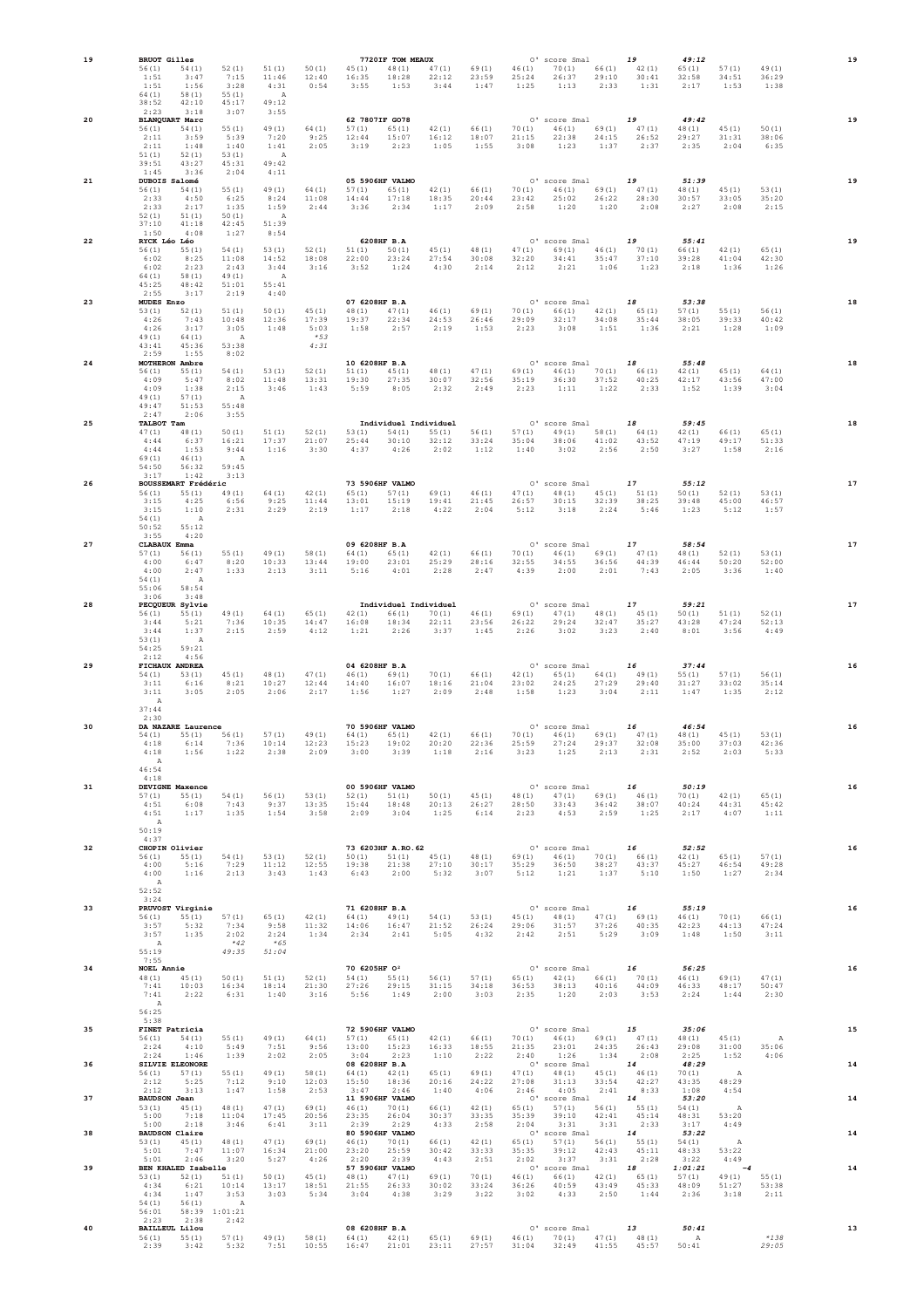|    | 2:39                 | 1:03                   | 1:50                       | 2:19   | 3:04   | 5:52          | 4:14                           | 2:10  | 4:46         | 3:07    | 1:45                | 9:06          | 4:02            | 4:44         |       |    |
|----|----------------------|------------------------|----------------------------|--------|--------|---------------|--------------------------------|-------|--------------|---------|---------------------|---------------|-----------------|--------------|-------|----|
| 41 |                      | <b>SEILLIER Louise</b> |                            |        |        | 08 6208HF B.A |                                |       |              | $\circ$ | score Smal          |               | 13              | 52:42        |       | 13 |
|    | 56(1)                | 55(1)                  | 57(1)                      | 49(1)  | 58(1)  | 64 (1)        | 42(1)                          | 65(1) | 69(1)        | 46(1)   | 70(1)               | 47(1)         | 48(1)           | $\, {\tt A}$ |       |    |
|    | 4:42                 | 5:43                   | 7:36                       | 9:45   | 12:51  | 18:49         | 22:57                          | 25:06 | 29:53        | 33:03   | 34:51               | 43:56         | 48:00           | 52:42        |       |    |
|    | 4:42                 | 1:01                   | 1:53                       | 2:09   | 3:06   | 5:58          | 4:08                           | 2:09  | 4:47         | 3:10    | 1:48                | 9:05          | 4:04            | 4:42         |       |    |
| 42 | THERY Sophie         |                        |                            |        |        |               | 6203HF A.RO. 62                |       |              |         | O' score Smal       |               | 13              | 53:45        |       | 13 |
|    | 56(1)                | 55(1)                  | 49(1)                      | 58(1)  | 64 (1) | 65(1)         | 42(1)                          | 66(1) | 70(1)        | 46(1)   | 69(1)               | 47(1)         | 48 (1)          | Α            |       |    |
|    | 4:10                 | 5:50                   | 10:12                      | 14:33  | 20:05  | 24:55         | 26:48                          | 29:45 | 34:47        | 37:03   | 41:13               | 44:44         | 49:02           | 53:45        |       |    |
|    | 4:10                 | 1:40                   |                            |        |        | 4:50          | 1:53                           | 2:57  | 5:02         | 2:16    | 4:10                | 3:31          | 4:18            | 4:43         |       |    |
|    |                      |                        | 4:22                       | 4:21   | 5:32   |               |                                |       |              |         |                     |               |                 |              |       | 13 |
| 43 | DHONT Claude         |                        | 54(1)                      | 53(1)  | 52(1)  | 45(1)         | Individuel Individuel<br>48(1) |       |              | 0'      | score Smal<br>70(1) | 65(1)         | 13              | 55:31        |       |    |
|    | 56(1)                | 55(1)                  |                            |        |        |               |                                | 47(1) | 46(1)        | 69(1)   |                     |               | 57(1)           | Α            |       |    |
|    | 2:32                 | 4:10                   | 6:54                       | 11:51  | 14:09  | 18:16         | 23:04                          | 28:26 | 31:57        | 34:06   | 37:29               | 46:27         | 49:54           | 55:31        |       |    |
|    | 2:32                 | 1:38                   | 2:44                       | 4:57   | 2:18   | 4:07          | 4:48                           | 5:22  | 3:31         | 2:09    | 3:23                | 8:58          | 3:27            | 5:37         |       |    |
| 44 | PRUVOST EMMA         |                        |                            |        |        | 10 6208HF B.A |                                |       |              |         | 0' score Smal       |               | 13              | 58:28        |       | 13 |
|    | 57(1)                | 56(1)                  | 55(1)                      | 49(1)  | 58(1)  | 64 (1)        | 65(1)                          | 42(1) | 66(1)        | 70(1)   | 46(1)               | 69(1)         | 47(1)           | Α            |       |    |
|    | 7:04                 | 9:52                   | 11:24                      | 13:32  | 17:24  | 22:05         | 26:10                          | 28:31 | 32:14        | 36:05   | 38:10               | 40:18         | 48:06           | 58:28        |       |    |
|    | 7:04                 | 2:48                   | 1:32                       | 2:08   | 3:52   | 4:41          | 4:05                           | 2:21  | 3:43         | 3:51    | 2:05                | 2:08          | 7:48            | 10:22        |       |    |
| 45 | CLABAUX Norah        |                        |                            |        |        | 06 6208HF B.A |                                |       |              |         | 0' score Smal       |               | 12              | 37:37        |       | 12 |
|    | 57(1)                | 65(1)                  | 42(1)                      | 66(1)  | 70(1)  | 46(1)         | 69(1)                          | 48(1) | 45(1)        | 51(1)   | 52(1)               | 53(1)         | $\,$ A          |              |       |    |
|    | 3:13                 | 5:20                   | 6:26                       | 8:27   | 11:55  | 13:10         | 14:41                          | 19:01 | 20:58        | 27:36   | 31:29               | 33:15         | 37:37           |              |       |    |
|    | 3:13                 | 2:07                   | 1:06                       | 2:01   | 3:28   | 1:15          | 1:31                           | 4:20  | 1:57         | 6:38    | 3:53                | 1:46          | 4:22            |              |       |    |
| 46 |                      |                        | BOUSSEMART DA NAZARE Bahia |        |        |               | 10 5906HF VALMO                |       |              |         | 0' score Smal       |               | 12              | 53:50        |       | 12 |
|    | 56(1)                | 55(1)                  | 54(1)                      | 53(1)  | 52(1)  | 51(1)         | 50(1)                          | 45(1) | 48(1)        | 47(1)   | 69(1)               | 46(1)         | $\,$ A          |              |       |    |
|    | 3:21                 | 4:51                   | 8:15                       | 14:30  | 17:02  | 23:56         | 26:09                          | 32:57 | 37:47        | 42:55   | 47:37               | 49:49         | 53:50           |              |       |    |
|    | 3:21                 | 1:30                   | 3:24                       | 6:15   | 2:32   | 6:54          | 2:13                           | 6:48  | 4:50         | 5:08    | 4:42                | 2:12          | 4:01            |              |       |    |
| 47 |                      | SOLTYSIAK Séverine     |                            |        |        |               | 71 5906HF VALMO                |       |              |         | 0' score Smal       |               | 12              | 57:46        |       | 12 |
|    | 56(1)                | 55(1)                  | 54(1)                      | 53(1)  | 52(1)  | 51(1)         | 50(1)                          | 45(1) | 48(1)        | 47(1)   | 46(1)               | 69(1)         | $\,$ A          |              |       |    |
|    | 4:00                 | 6:00                   | 9:03                       | 14:20  | 16:59  | 22:45         | 31:23                          | 40:10 | 44:34        | 49:01   | 52:21               | 54:19         | 57:46           |              |       |    |
|    | 4:00                 | 2:00                   | 3:03                       | 5:17   | 2:39   | 5:46          | 8:38                           | 8:47  | 4:24         | 4:27    | 3:20                | 1:58          | 3:27            |              |       |    |
| 48 |                      | SOLTYSIAK Louis        |                            |        |        |               | 08 5906HF VALMO                |       |              |         | O' score Smal       |               | 12              | 58:55        |       | 12 |
|    | 56(1)                | 55(1)                  | 54(1)                      | 53(1)  | 52(1)  | 51(1)         | 50(1)                          | 45(1) | 48(1)        | 47(1)   | 46(1)               | 69(1)         | Α               |              |       |    |
|    | 5:09                 | 7:13                   | 10:16                      | 15:29  | 18:08  | 23:53         | 32:39                          | 41:23 | 45:47        | 50:10   | 53:31               | 55:29         | 58:55           |              |       |    |
|    | 5:09                 | 2:04                   | 3:03                       | 5:13   | 2:39   | 5:45          | 8:46                           | 8:44  | 4:24         | 4:23    | 3:21                | 1:58          | 3:26            |              |       |    |
| 49 | <b>BAUD</b> Sandrine |                        |                            |        |        |               | 75 6203HF A.RO. 62             |       |              |         | 0' score Smal       |               | 11              | 54:33        |       | 11 |
|    | 56(1)                | 55(1)                  | 49(1)                      | 64(1)  | 65(1)  | 42(1)         | 66(1)                          | 70(1) | 46(1)        | 69(1)   | 48(1)               | Α             |                 |              |       |    |
|    | 2:37                 | 7:35                   | 9:58                       | 12:43  | 25:49  | 27:23         | 35:18                          | 39:05 | 42:37        | 44:33   | 51:20               | 54:33         |                 |              |       |    |
|    | 2:37                 | 4:58                   | 2:23                       | 2:45   | 13:06  | 1:34          | 7:55                           | 3:47  | 3:32         | 1:56    | 6:47                | 3:13          |                 |              |       |    |
| 50 | VINCENT Cyril        |                        |                            |        |        |               | 5909HF CapOnord                |       |              |         | O' score Smal       |               | 11              | 54:56        |       | 11 |
|    | 57(1)                | 55(1)                  | 54(1)                      | 53(1)  | 52(1)  | 45 (1)        | 48 (1)                         | 47(1) | 46(1)        | 69(1)   | 70(1)               | Α             |                 |              |       |    |
|    | 6:38                 | 9:15                   | 12:18                      | 18:32  | 21:35  | 27:13         | 30:40                          | 35:45 | 39:53        | 44:02   | 48:07               | 54:56         |                 |              |       |    |
|    | 6:38                 | 2:37                   | 3:03                       | 6:14   | 3:03   | 5:38          | 3:27                           | 5:05  | 4:08         | 4:09    | 4:05                | 6:49          |                 |              |       |    |
| 51 |                      | FLICOTEAUX Théolys     |                            |        |        |               | 12 5907HF T.A.D.               |       |              |         | 0' score Smal       |               | 13              | 1:00:28      | $-2$  | 11 |
|    | 56(1)                | 55(1)                  | 49(1)                      | 58(1)  | 64 (1) | 42(1)         | 65(1)                          | 66(1) | 70(1)        | 46(1)   | 69(1)               | 47(1)         | 48(1)           | Α            |       |    |
|    | 4:58                 | 8:12                   | 12:06                      | 17:51  | 24:58  | 30:37         | 34:58                          | 39:01 | 43:51        | 46:40   | 49:52               | 54:13         | 57:57           | 1:00:28      |       |    |
|    | 4:58                 | 3:14                   | 3:54                       | 5:45   | 7:07   | 5:39          | 4:21                           | 4:03  | 4:50         | 2:49    | 3:12                | 4:21          | 3:44            | 2:31         |       |    |
|    |                      |                        |                            |        |        |               |                                |       |              |         |                     |               |                 | 1:00:41      | $-2$  |    |
| 52 |                      | FLICOTEAUX Ewann       |                            |        |        |               | 15 5907HF T.A.D.               |       |              |         | 0' score Smal       |               | 11              |              |       |    |
|    | 56(1)                | 55(1)                  | 49(1)                      | 58(1)  | 64 (1) | 42(1)         | 65(1)                          | 66(1) | 70(1)        | 46(1)   | 47(1)               | A             |                 | $*55$        |       |    |
|    | 5:09                 | 8:19                   | 12:21                      | 17:46  | 25:21  | 30:50         | 34:50                          | 39:15 | 44:27        | 47:08   |                     | 55:20 1:00:41 |                 | 8:27         |       |    |
|    | 5:09                 | 3:10                   | 4:02                       | 5:25   | 7:35   | 5:29          | 4:00                           | 4:25  | 5:12         | 2:41    | 8:12                | 5:21          |                 |              |       |    |
| 53 |                      | LESECQ Justine         |                            |        |        |               | 08 6203HF A.RO. 62             |       |              |         | 0' score Smal       |               | 8               | 42:49        |       |    |
|    | 56(1)                | 55(1)                  | 49(1)                      | 64 (1) | 42(1)  | 65(1)         | 57(1)                          | 69(1) | $\mathbf{A}$ |         |                     |               |                 |              |       |    |
|    | 10:25                | 14:08                  | 17:45                      | 22:29  | 27:05  | 29:24         | 33:13                          | 39:38 | 42:49        |         |                     |               |                 |              |       |    |
|    | 10:25                | 3:43                   | 3:37                       | 4:44   | 4:36   | 2:19          | 3:49                           | 6:25  | 3:11         |         |                     |               |                 |              |       |    |
| 54 |                      | <b>SERRE Francine</b>  |                            |        |        |               | 5907HF T.A.D.                  |       |              |         | 0' score Smal       |               | 8               | 48:11        |       |    |
|    | 56(1)                | 54(1)                  | 55(1)                      | 49(1)  | 64 (1) | 42(1)         | 65(1)                          | 57(1) | $\,$ A       |         |                     |               |                 |              |       |    |
|    | 6:14                 | 10:34                  | 14:52                      | 18:45  | 24:06  | 30:25         | 33:08                          | 38:30 | 48:11        |         |                     |               |                 |              |       |    |
|    | 6:14                 | 4:20                   | 4:18                       | 3:53   | 5:21   | 6:19          | 2:43                           | 5:22  | 9:41         |         |                     |               |                 |              |       |    |
| 55 | LECLERCQ Mila        |                        |                            |        |        |               | 10 5906HF VALMO                |       |              |         | 0' score Smal       |               | 12              | 1:18:05      | $-38$ |    |
|    | 53(1)                | 52(1)                  | 51(1)                      | 50(1)  | 45(1)  | 48 (1)        | 47(1)                          | 69(1) | 46(1)        | 70(1)   | 66(1)               | 65(1)         | A               |              |       |    |
|    | 13:03                | 17:01                  | 24:23                      | 27:50  | 37:38  | 41:14         | 45:30                          | 49:22 | 51:25        | 53:27   | 58:35               |               | 1:09:51 1:18:05 |              |       |    |
|    | 13:03                | 3:58                   | 7:22                       | 3:27   | 9:48   | 3:36          | 4:16                           | 3:52  | 2:03         | 2:02    | 5:08                | 11:16         | 8:14            |              |       |    |
|    |                      |                        |                            |        |        |               |                                |       |              |         |                     |               |                 |              |       |    |

| CO score LONG  | (30)           | 40 P 40 Pts              |                |                |                |               |                         |                |                |                |                        |                |                |                |                |                |    |
|----------------|----------------|--------------------------|----------------|----------------|----------------|---------------|-------------------------|----------------|----------------|----------------|------------------------|----------------|----------------|----------------|----------------|----------------|----|
| $\mathbf{1}$   |                | BRUNOT Yoann             |                |                |                |               | 74 5909HF CapOnord      |                |                |                | O' score Long          |                | 40             | 1:03:32        |                |                |    |
|                | 53(1)          | 52(1)                    | 51(1)          | 50(1)          | 45(1)          | 48(1)         | 47(1)                   | 69(1)          | 46(1)          | 70(1)          | 66(1)                  | 65(1)          | 42(1)          | 43(1)          | 41(1)          | 40(1)          |    |
|                | 2:59           | 4:23                     | 6:50           | 7:45           | 10:56          | 12:27         | 13:52                   | 15:12          | 15:59          | 16:46          | 19:04                  | 21:18          | 22:11          | 24:37          | 26:50          | 27:38          |    |
|                | 2:59           | 1:24                     | 2:27           | 0:55           | 3:11           | 1:31          | 1:25                    | 1:20           | 0:47           | 0:47           | 2:18                   | 2:14           | 0:53           | 2:26           | 2:13           | 0:48           |    |
|                | 68 (1)         | 39(1)                    | 38(1)          | 37(1)          | 60(1)          | 44 (1)        | 62(1)                   | 61(1)          | 67(1)          | 35(1)          | 36(1)                  | 34(1)          | 33(1)          | 32(1)          | 59(1)          | 63(1)          |    |
|                | 29:16          | 31:06                    | 32:33          | 33:22          | 35:06          | 36:35         | 38:14                   | 39:27          | 40:55          | 42:43          | 43:50                  | 45:57          | 46:40          | 47:32          | 49:38          | 50:59          |    |
|                | 1:38           | 1:50                     | 1:27           | 0:49           | 1:44           | 1:29          | 1:39                    | 1:13           | 1:28           | 1:48           | 1:07                   | 2:07           | 0:43           | 0:52           | 2:06           | 1:21           |    |
|                | 64 (1)         | 31(1)                    | 58(1)          | 49(1)          | 57(1)          | 55(1)         | 54(1)                   | 56(1)          | $\mathbf{A}$   |                | $*39$                  |                |                |                |                |                |    |
|                | 52:01          | 53:11                    | 55:04          | 56:51          | 58:13          | 59:14         | 1:00:38                 | 1:01:56        | 1:03:32        |                | 31:11                  |                |                |                |                |                |    |
|                | 1:02           | 1:10                     | 1:53           | 1:47           | 1:22           | 1:01          | 1:24                    | 1:18           | 1:36           |                |                        |                |                |                |                |                |    |
| $\overline{a}$ |                | DEPANNEMAECKER Eric      |                |                |                |               | 73 5909HF CapOnord      |                |                |                | 0' score Long          |                | 40             | 1:05:12        |                |                |    |
|                | 47(1)          | 48 (1)                   | 45(1)          | 51(1)          | 50(1)          | 52(1)         | 53(1)                   | 54(1)          | 56(1)          | 55(1)          | 57(1)                  | 49(1)          | 58(1)          | 31(1)          | 32(1)          | 33(1)          |    |
|                | 1:43           | 2:59                     | 4:16           | 7:02           | 7:50           | 10:45         | 11:54                   | 14:12          | 15:35          | 16:18          | 17:28                  | 18:50          | 20:42          | 22:43          | 25:17          | 26:27          |    |
|                | 1:43<br>34(1)  | 1:16<br>36(1)            | 1:17<br>35(1)  | 2:46           | 0:48           | 2:55<br>62(1) | 1:09<br>44(1)           | 2:18           | 1:23           | 0:43           | 1:10<br>59(1)          | 1:22<br>63(1)  | 1:52<br>64 (1) | 2:01<br>68 (1) | 2:34<br>39(1)  | 1:10           |    |
|                | 27:12          | 29:35                    | 30:51          | 67(1)<br>32:52 | 61(1)<br>34:28 | 35:45         | 37:23                   | 60(1)<br>39:07 | 37(1)<br>40:24 | 38(1)<br>41:12 | 44:14                  | 45:36          | 46:50          | 48:28          | 49:29          | 40(1)<br>50:26 |    |
|                | 0:45           | 2:23                     | 1:16           | 2:01           | 1:36           | 1:17          | 1:38                    | 1:44           | 1:17           | 0:48           | 3:02                   | 1:22           | 1:14           | 1:38           | 1:01           | 0:57           |    |
|                | 41(1)          | 43(1)                    | 66(1)          | 42(1)          | 65(1)          | 70(1)         | 46(1)                   | 69(1)          | A              |                | $*38$                  |                |                |                |                |                |    |
|                | 51:25          | 54:08                    | 57:10          | 58:23          | 59:18          | 1:01:49       | 1:02:39                 | 1:03:31        | 1:05:12        |                | 41:18                  |                |                |                |                |                |    |
|                | 0:59           | 2:43                     | 3:02           | 1:13           | 0:55           | 2:31          | 0:50                    | 0:52           | 1:41           |                |                        |                |                |                |                |                |    |
| з              |                | PRINS Grégory            |                |                |                |               | 78 6208HF B.A           |                |                |                | O' score Long          |                | 40             | 1:09:25        |                |                |    |
|                | 53(1)          | 52 (1)                   | 51(1)          | 50(1)          | 45(1)          | 48 (1)        | 47(1)                   | 69(1)          | 46(1)          | 70 (1)         | 66(1)                  | 42(1)          | 65(1)          | 41(1)          | 43(1)          | 60(1)          |    |
|                | 2:49           | 4:06                     | 6:12           | 7:06           | 11:08          | 12:08         | 13:38                   | 15:11          | 15:58          | 17:26          | 19:28                  | 20:43          | 21:40          | 24:12          | 26:36          | 28:31          |    |
|                | 2:49           | 1:17                     | 2:06           | 0:54           | 4:02           | 1:00          | 1:30                    | 1:33           | 0:47           | 1:28           | 2:02                   | 1:15           | 0:57           | 2:32           | 2:24           | 1:55           |    |
|                | 44 (1)         | 38(1)                    | 37(1)          | 39(1)          | 40(1)          | 68 (1)        | 63(1)                   | 59(1)          | 62(1)          | 61(1)          | 67(1)                  | 35(1)          | 36(1)          | 34(1)          | 33(1)          | 32(1)          |    |
|                | 30:27          | 33:07                    | 33:57          | 35:22          | 36:22          | 37:27         | 38:44                   | 40:13          | 42:04          | 43:25          | 45:09                  | 47:02          | 48:24          | 50:58          | 51:51          | 52:59          |    |
|                | 1:56           | 2:40                     | 0:50           | 1:25           | 1:00           | 1:05          | 1:17                    | 1:29           | 1:51           | 1:21           | 1:44                   | 1:53           | 1:22           | 2:34           | 0:53           | 1:08           |    |
|                | 31(1)          | 64 (1)                   | 58(1)          | 49 (1)         | 57(1)          | 55(1)         | 56(1)                   | 54(1)          | Α              |                |                        |                |                |                |                |                |    |
|                | 55:24          | 56:52                    | 59:17          | 1:01:20        | 1:02:51        | 1:04:02       | 1:04:52                 | 1:06:25        | 1:09:25        |                |                        |                |                |                |                |                |    |
|                | 2:25           | 1:28                     | 2:25           | 2:03           | 1:31           | 1:11          | 0:50                    | 1:33           | 3:00           |                |                        |                |                |                |                |                |    |
| 4              |                | POULAIN Joël             |                |                |                |               | 59 5909HF CapOnord      |                |                |                | 0' score Long          |                | 40             | 1:12:49        |                |                |    |
|                | 56(1)          | 55(1)                    | 54(1)          | 53(1)          | 52(1)          | 51(1)         | 50(1)                   | 45(1)          | 48(1)          | 47(1)          | 69(1)                  | 46(1)          | 70(1)          | 66(1)          | 43(1)          | 60(1)          |    |
|                | 1:28           | 2:18                     | 3:36           | 6:13           | 7:33           | 9:51          | 10:37                   | 14:20          | 15:53          | 17:31          | 19:05                  | 19:54          | 20:51          | 22:55          | 25:12          | 27:42          |    |
|                | 1:28           | 0:50                     | 1:18           | 2:37           | 1:20           | 2:18          | 0:46                    | 3:43           | 1:33           | 1:38           | 1:34                   | 0:49           | 0:57           | 2:04           | 2:17           | 2:30           |    |
|                | 37(1)          | 38(1)                    | 44 (1)         | 62(1)          | 61(1)          | 67(1)         | 35(1)                   | 36(1)          | 34(1)          | 33(1)          | 32(1)                  | 31(1)          | 58(1)          | 49(1)          | 64 (1)         | 63(1)          |    |
|                | 29:02          | 29:59                    | 34:21          | 36:31          | 38:02          | 39:56         | 42:08                   | 43:38          | 46:35          | 47:30          | 48:39                  | 51:21          | 53:31          | 55:51          | 57:33          | 58:56          |    |
|                | 1:20           | 0:57                     | 4:22           | 2:10           | 1:31           | 1:54          | 2:12                    | 1:30           | 2:57           | 0:55           | 1:09                   | 2:42           | 2:10           | 2:20           | 1:42           | 1:23           |    |
|                | 59(1)          | 68 (1)                   | 39(1)          | 40(1)          | 41(1)          | 42(1)         | 65(1)                   | 57(1)          | A              |                |                        |                |                |                |                |                |    |
|                | 1:00:30        | 1:02:19                  | 1:03:44        | 1:04:56        | 1:06:01        | 1:07:28       | 1:08:32                 | 1:10:04        | 1:12:49        |                |                        |                |                |                |                |                |    |
| 5              | 1:34           | 1:49<br>LECLERCQ Nicolas | 1:25           | 1:12           | 1:05           | 1:27          | 1:04<br>79 5906HF VALMO | 1:32           | 2:45           |                |                        |                | 40             | 1:13:39        |                |                | 40 |
|                | 56(1)          |                          | 55(1)          | 57(1)          | 49 (1)         | 58(1)         | 31(1)                   | 64 (1)         | 63(1)          | 68 (1)         | O' score Long<br>59(1) | 32(1)          | 33(1)          | 34(1)          |                | 36(1)          |    |
|                | 2:12           | 54 (1)<br>4:13           | 5:45           | 7:00           | 8:38           | 10:42         | 13:05                   | 14:33          |                | 17:09          | 19:00                  | 21:30          | 22:47          | 23:41          | 35(1)<br>25:26 | 26:50          |    |
|                | 2:12           | 2:01                     | 1:32           | 1:15           | 1:38           | 2:04          | 2:23                    | 1:28           | 15:45<br>1:12  | 1:24           | 1:51                   | 2:30           | 1:17           | 0:54           | 1:45           | 1:24           |    |
|                | 61(1)          | 62(1)                    | 67(1)          | 44 (1)         | 60(1)          | 43 (1)        | 37(1)                   | 38(1)          | 39(1)          | 40(1)          | 41(1)                  | 42(1)          | 65(1)          | 66(1)          | 70(1)          | 46(1)          |    |
|                | 28:39          | 30:12                    | 32:25          | 35:13          | 37:07          | 39:27         | 42:45                   | 43:38          | 45:19          | 46:42          | 47:47                  | 49:09          | 50:05          | 51:51          | 54:03          | 54:58          |    |
|                | 1:49           | 1:33                     | 2:13           | 2:48           | 1:54           | 2:20          | 3:18                    | 0:53           | 1:41           | 1:23           | 1:05                   | 1:22           | 0:56           | 1:46           | 2:12           | 0:55           |    |
|                | 69(1)          | 47(1)                    | 48 (1)         | 45(1)          | 50(1)          | 51(1)         | 52(1)                   | 53(1)          | $\mathbf{A}$   |                |                        |                |                |                |                |                |    |
|                | 55:51          | 57:28                    | 59:07          | 1:00:35        | 1:05:00        | 1:06:00       | 1:08:09                 | 1:10:30        | 1:13:39        |                |                        |                |                |                |                |                |    |
|                | 0:53           | 1:37                     | 1:39           | 1:28           | 4:25           | 1:00          | 2:09                    | 2:21           | 3:09           |                |                        |                |                |                |                |                |    |
| 6              | <b>DURAND</b>  | Corentin                 |                |                |                |               | 95 5907HF T.A.D.        |                |                |                | 0' score Long          |                | 40             | 1:14:05        |                |                | 40 |
|                | 53(1)          | 52(1)                    | 51(1)          | 50(1)          | 45(1)          | 48(1)         | 47(1)                   | 69(1)          | 46(1)          | 70(1)          | 66(1)                  | 43(1)          | 60(1)          | 44(1)          | 38(1)          | 37(1)          |    |
|                | 3:24           | 4:43                     | 7:20           | 8:30           | 12:24          | 13:49         | 15:56                   | 17:30          | 18:26          | 19:22          | 22:05                  | 25:03          | 27:57          | 29:40          | 31:34          | 32:33          |    |
|                | 3:24           | 1:19                     | 2:37           | 1:10           | 3:54           | 1:25          | 2:07                    | 1:34           | 0:56           | 0:56           | 2:43                   | 2:58           | 2:54           | 1:43           | 1:54           | 0:59           |    |
|                | 39(1)          | 40 (1)                   | 41(1)          | 42(1)          | 65(1)          | 64(1)         | 63(1)                   | 68 (1)         | 59(1)          | 62(1)          | 61(1)                  | 67(1)          | 35(1)          | 36(1)          | 34(1)          | 33(1)          |    |
|                | 34:23          | 35:41                    | 36:44          | 38:12          | 39:57          | 42:22         | 43:44                   | 44:57          | 46:31          | 48:22          | 49:42                  | 51:29          | 53:48          | 55:08          | 57:33          | 58:19          |    |
|                | 1:50           | 1:18                     | 1:03           | 1:28           | 1:45           | 2:25          | 1:22                    | 1:13           | 1:34           | 1:51           | 1:20                   | 1:47           | 2:19           | 1:20           | 2:25           | 0:46           |    |
|                | 32(1)          | 31(1)                    | 58(1)          | 49(1)          | 57(1)          | 55(1)         | 54(1)                   | 56(1)          | A              |                |                        |                |                |                |                |                |    |
|                | 59:19          | 1:02:01                  | 1:04:13        | 1:06:17        | 1:08:04        | 1:09:09       | 1:10:34                 | 1:12:08        | 1:14:05        |                |                        |                |                |                |                |                |    |
| $\overline{7}$ | 1:00           | 2:42                     | 2:12           | 2:04           | 1:47           | 1:05          | 1:25                    | 1:34           | 1:57           |                |                        |                |                |                |                |                |    |
|                |                | <b>KARAMUCKI Elsa</b>    |                |                |                | 32(1)         | 85 5906HF VALMO         |                |                |                | 0' score Long          |                | 40             | 1:20:32        |                |                | 40 |
|                | 56(1)          | 55(1)                    | 49(1)          | 58 (1)         | 31(1)          |               | 33(1)                   | 34(1)          | 36(1)          | 35(1)          | 67(1)                  | 61(1)          | 62(1)          | 44(1)          | 60(1)          | 37(1)          |    |
|                | 1:46           | 2:41                     | 4:06           | 6:04           | 8:28           | 10:59         | 12:07                   | 13:02          | 16:12          | 17:44          | 20:02                  | 22:03          | 23:32          | 25:23          | 27:58          | 29:28          |    |
|                | 1:46<br>38(1)  | 0:55<br>39(1)            | 1:25<br>68 (1) | 1:58<br>59(1)  | 2:24<br>63(1)  | 2:31<br>40(1) | 1:08<br>41(1)           | 0:55<br>43(1)  | 3:10<br>66(1)  | 1:32<br>42(1)  | 2:18<br>65(1)          | 2:01<br>64 (1) | 1:29<br>57(1)  | 1:51<br>70(1)  | 2:35<br>46(1)  | 1:30<br>69(1)  |    |
|                | 30:27          | 32:01                    | 33:07          | 34:52          | 36:30          | 38:40         | 39:50                   | 42:55          | 45:32          | 46:50          | 48:10                  | 50:36          | 53:03          | 57:46          | 58:52          | 1:00:05        |    |
|                | 0:59           | 1:34                     | 1:06           | 1:45           | 1:38           | 2:10          | 1:10                    | 3:05           | 2:37           | 1:18           | 1:20                   | 2:26           | 2:27           | 4:43           | 1:06           | 1:13           |    |
|                | 47(1)          | 48 (1)                   | 45 (1)         | 50(1)          | 51(1)          | 52(1)         | 53(1)                   | 54(1)          | A              |                |                        |                |                |                |                |                |    |
|                | 1:01:50        | 1:03:29                  | 1:05:10        | 1:09:27        | 1:10:43        | 1:13:07       | 1:14:28                 | 1:17:04        | 1:20:32        |                |                        |                |                |                |                |                |    |
|                | 1:45           | 1:39                     | 1:41           | 4:17           | 1:16           | 2:24          | 1:21                    | 2:36           | 3:28           |                |                        |                |                |                |                |                |    |
| 8              | <b>DELCUSE</b> |                          |                |                |                |               | 5909HF CapOnord         |                |                |                | 0' score Long          |                | 40             | 1:20:46        |                |                | 40 |
|                | 69(1)          | 46(1)                    | 47(1)          | 48(1)          | 45 (1)         | 50(1)         | 51(1)                   | 52(1)          | 53(1)          | 54(1)          | 56(1)                  | 55(1)          | 49(1)          | 58(1)          | 31(1)          | 64 (1)         |    |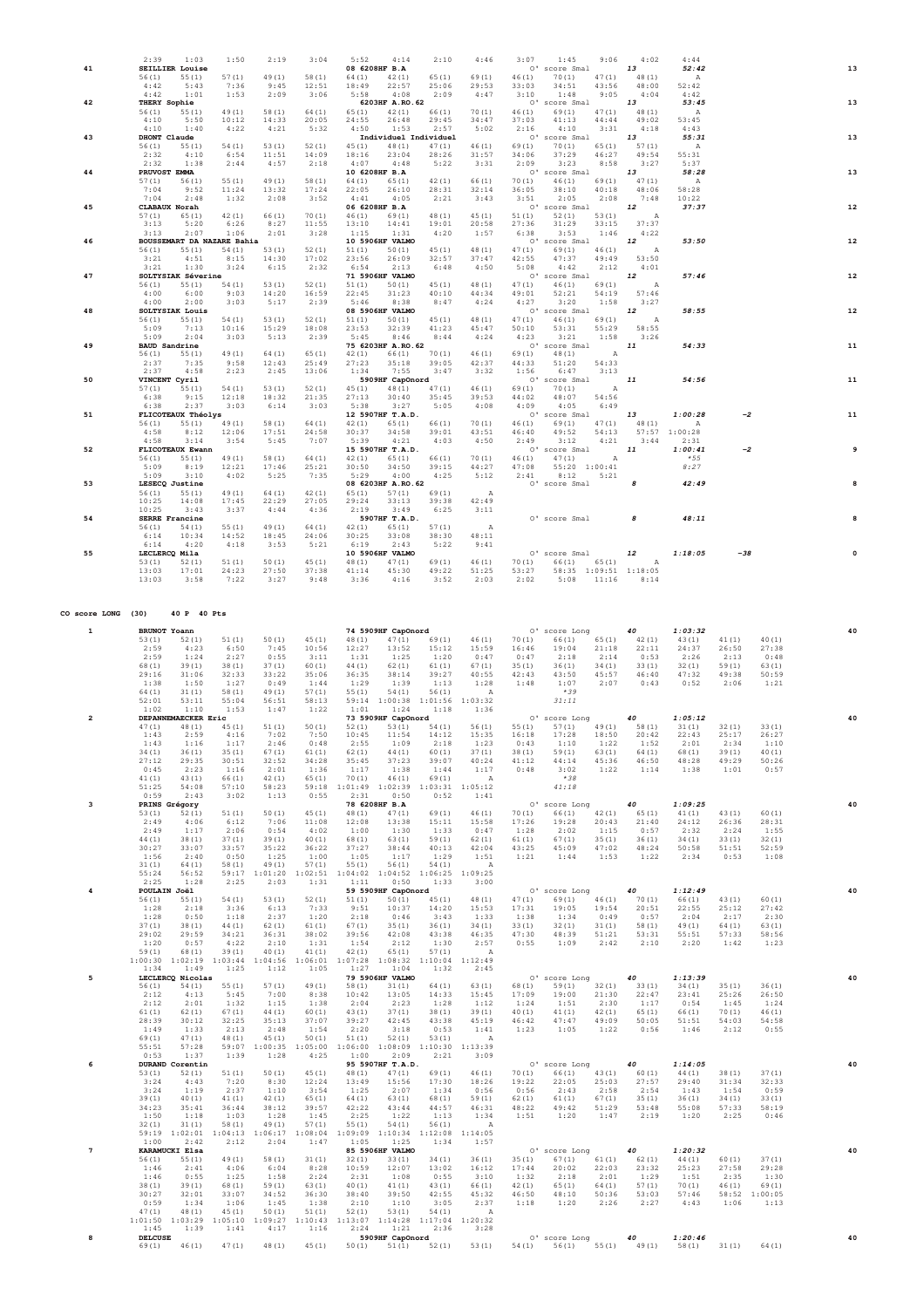|    | 2:46<br>2:46<br>57(1)<br>36:03<br>2:52<br>62(1)<br>1:01:51                     | 4:00<br>1:14<br>65(1)<br>37:55<br>1:52<br>44 (1)                                               | 5:55<br>1:55<br>42(1)<br>38:54<br>0:59<br>38(1)<br>1:04:02 1:07:41                                                                                                                | 7:50<br>1:55<br>41 (1)<br>40:14<br>1:20<br>37(1)<br>1:08:47                   | 9:19<br>1:29<br>40(1)<br>41:15<br>1:01<br>60(1)<br>1:10:41                    | 13:39<br>4:20<br>39(1)<br>42:41<br>1:26<br>43 (1)<br>1:13:03                 | 14:50<br>1:11<br>68 (1)<br>44:01<br>1:20<br>66(1)<br>1:15:17                                     | 17:04<br>2:14<br>63(1)<br>45:17<br>1:16<br>70(1)<br>1:17:23                                                                         | 19:16<br>2:12<br>59(1)<br>46:50<br>1:33<br>A<br>1:20:46                   | 22:02<br>2:46<br>32(1)<br>49:28<br>2:38                    | 23:37<br>1:35<br>33(1)<br>50:41<br>1:13                                    | 24:28<br>0:51<br>34(1)<br>51:37<br>0:56          | 26:04<br>1:36<br>35(1)<br>53:30<br>1:53                                                             | 28:21<br>2:17<br>36(1)<br>54:59<br>1:29                                                                                                                                                                                                                                                        | 31:38<br>3:17<br>61(1)<br>57:07<br>2:08                           | 33:11<br>1:33<br>67(1)<br>59:09<br>2:02            |    |
|----|--------------------------------------------------------------------------------|------------------------------------------------------------------------------------------------|-----------------------------------------------------------------------------------------------------------------------------------------------------------------------------------|-------------------------------------------------------------------------------|-------------------------------------------------------------------------------|------------------------------------------------------------------------------|--------------------------------------------------------------------------------------------------|-------------------------------------------------------------------------------------------------------------------------------------|---------------------------------------------------------------------------|------------------------------------------------------------|----------------------------------------------------------------------------|--------------------------------------------------|-----------------------------------------------------------------------------------------------------|------------------------------------------------------------------------------------------------------------------------------------------------------------------------------------------------------------------------------------------------------------------------------------------------|-------------------------------------------------------------------|----------------------------------------------------|----|
| 9  | 2:42<br>56(1)<br>1:41<br>1:41<br>37(1)<br>35:58<br>1:27<br>41(1)               | 2:11<br>COEN Dieter<br>55(1)<br>2:35<br>0:54<br>38 (1)<br>36:58<br>1:00<br>42(1)               | 3:39<br>54(1)<br>4:04<br>1:29<br>44 (1)<br>39:21<br>2:23<br>65(1)                                                                                                                 | 1:06<br>53(1)<br>6:53<br>2:49<br>62(1)<br>41:38<br>2:17<br>64 (1)             | 1:54<br>52(1)<br>8:26<br>1:33<br>67(1)<br>44:10<br>2:32<br>31(1)              | 2:22<br>51(1)<br>11:45<br>3:19<br>61(1)<br>46:16<br>2:06<br>58(1)            | 2:14<br>50(1)<br>12:45<br>1:00<br>36(1)<br>48:20<br>2:04<br>49(1)                                | 2:06<br>Individuel Individuel<br>45(1)<br>17:15<br>4:30<br>35(1)<br>49:57<br>1:37<br>57(1)                                          | 3:23<br>48 (1)<br>19:05<br>1:50<br>34(1)<br>51:55<br>1:58<br>$\mathbf{A}$ | 47 (1)<br>23:17<br>4:12<br>33(1)<br>52:54<br>0:59          | 0' score Long<br>69(1)<br>25:10<br>1:53<br>32(1)<br>54:11<br>1:17          | 46(1)<br>26:07<br>0:57<br>59(1)<br>57:11<br>3:00 | 40<br>70(1)<br>27:09<br>1:02<br>63(1)<br>59:04<br>1:53                                              | 1:20:58<br>66(1)<br>29:38<br>2:29<br>68 (1)<br>1:00:23<br>1:19                                                                                                                                                                                                                                 | 43(1)<br>32:04<br>2:26<br>39(1)<br>1:01:46<br>1:23                | 60(1)<br>34:31<br>2:27<br>40(1)<br>1:03:01<br>1:15 |    |
| 10 | 1:04:06<br>1:05<br>54(1)<br>2:43<br>2:43<br>61(1)<br>31:05<br>2:13             | 1:05:35<br>1:29<br><b>DELCUSE Sébastien</b><br>56(1)<br>4:28<br>1:45<br>62(1)<br>32:41<br>1:36 | 1:06:39<br>1:04<br>55(1)<br>5:16<br>0:48<br>44 (1)<br>34:56<br>2:15                                                                                                               | 1:09:13<br>2:34<br>57(1)<br>6:31<br>1:15<br>60(1)<br>37:33<br>2:37            | 1:10:54<br>1:41<br>49 (1)<br>8:05<br>1:34<br>37(1)<br>38:59<br>1:26           | 1:13:12<br>2:18<br>58(1)<br>10:14<br>2:09<br>38 (1)<br>40:36<br>1:37         | 1:15:51<br>2:39<br>95 6205HF 02<br>31(1)<br>12:37<br>2:23<br>39(1)<br>42:09<br>1:33              | 1:17:49<br>1:58<br>64 (1)<br>14:02<br>1:25<br>68 (1)<br>43:28<br>1:19                                                               | 1:20:58<br>3:09<br>63(1)<br>15:32<br>1:30<br>40(1)<br>44:36<br>1:08       | 59(1)<br>17:06<br>1:34<br>41 (1)<br>45:56<br>1:20          | 0' score Long<br>32(1)<br>19:40<br>2:34<br>43(1)<br>49:02<br>3:06          | 33(1)<br>20:55<br>1:15<br>66(1)<br>51:27<br>2:25 | 40<br>34 (1)<br>22:07<br>1:12<br>42(1)<br>53:00<br>1:33                                             | 1:21:31<br>36(1)<br>24:57<br>2:50<br>65(1)<br>54:02<br>1:02                                                                                                                                                                                                                                    | 35(1)<br>26:32<br>1:35<br>70(1)<br>57:23<br>3:21                  | 67(1)<br>28:52<br>2:20<br>46 (1)<br>58:36<br>1:13  | 40 |
| 11 | 69(1)<br>59:41<br>1:05<br>47(1)<br>5:55<br>5:55<br>36(1)<br>37:32              | 47(1)<br>1:01:48<br>2:07<br>THOMAS Pascal<br>48 (1)<br>7:38<br>1:43<br>35(1)<br>38:53          | 48(1)<br>1:03:49<br>2:01<br>45(1)<br>9:04<br>1:26<br>67(1)<br>41:26                                                                                                               | 45(1)<br>1:05:33<br>1:44<br>50(1)<br>13:40<br>4:36<br>61(1)<br>43:35          | 50(1)<br>1:10:32<br>4:59<br>51(1)<br>15:16<br>1:36<br>62(1)<br>44:57          | 51(1)<br>1:12:01<br>1:29<br>52(1)<br>18:10<br>2:54<br>44 (1)<br>46:41        | 52(1)<br>1:15:42<br>3:41<br>65 6205HF 02<br>53(1)<br>19:23<br>1:13<br>60(1)<br>48:26             | 53(1)<br>1:17:24<br>1:42<br>54(1)<br>21:54<br>2:31<br>37(1)<br>50:26                                                                | A<br>1:21:31<br>4:07<br>56(1)<br>23:41<br>1:47<br>38(1)<br>51:49          | 55(1)<br>24:30<br>0:49<br>39(1)<br>54:05                   | 0' score Long<br>49(1)<br>25:59<br>1:29<br>68 (1)<br>55:14                 | 58(1)<br>28:17<br>2:18<br>59(1)<br>56:59         | 40<br>31(1)<br>30:18<br>2:01<br>63(1)<br>58:29                                                      | 1:22:37<br>32(1)<br>32:52<br>2:34<br>64(1)<br>1:01:16                                                                                                                                                                                                                                          | 33(1)<br>33:53<br>1:01<br>40(1)<br>1:02:42                        | 34 (1)<br>34:42<br>0:49<br>41(1)<br>1:04:47        |    |
| 12 | 2:50<br>43(1)<br>1:07:57<br>3:10<br>56(1)<br>1:44<br>1:44<br>62(1)             | 1:21<br>66(1)<br>1:10:09<br>2:12<br>SOLTYSIAK Charlotte<br>54(1)<br>3:26<br>1:42<br>44 (1)     | 2:33<br>42(1)<br>1:11:31<br>1:22<br>55(1)<br>4:56<br>1:30<br>60(1)                                                                                                                | 2:09<br>65(1)<br>1:12:30<br>0:59<br>49(1)<br>6:28<br>1:32<br>37(1)            | 1:22<br>57(1)<br>1:13:52<br>1:22<br>58(1)<br>8:41<br>2:13<br>38(1)            | 1:44<br>70(1)<br>1:17:48<br>3:56<br>31(1)<br>10:48<br>2:07<br>39(1)          | 1:45<br>46(1)<br>1:18:44<br>0:56<br>01 5906HF VALMO<br>64 (1)<br>13:01<br>2:13<br>68 (1)         | 2:00<br>69(1)<br>1:20:20<br>1:36<br>63(1)<br>14:29<br>1:28<br>40(1)                                                                 | 1:23<br>A<br>1:22:37<br>2:17<br>59(1)<br>16:13<br>1:44<br>41(1)           | 2:16<br>61(1)<br>18:43<br>2:30<br>43(1)                    | 1:09<br>0' score Long<br>32(1)<br>21:27<br>2:44<br>66(1)                   | 1:45<br>33(1)<br>22:49<br>1:22<br>42(1)          | 1:30<br>40<br>34(1)<br>23:51<br>1:02<br>65(1)                                                       | 2:47<br>1:24:24<br>35(1)<br>25:38<br>1:47<br>57(1)                                                                                                                                                                                                                                             | 1:26<br>36(1)<br>27:04<br>1:26<br>53(1)                           | 2:05<br>67(1)<br>30:47<br>3:43<br>52(1)<br>1:01:41 | 40 |
| 13 | 33:37<br>2:50<br>51(1)<br>1:05:18<br>3:37<br>47(1)<br>7:20<br>7:20<br>59(1)    | 35:36<br>1:59<br>50(1)<br>1:33<br>POIRIEZ Frederic<br>48 (1)<br>9:05<br>1:45<br>32(1)          | 37:43<br>2:07<br>45(1)<br>$1:06:51$ $1:11:10$<br>4:19<br>45(1)<br>10:45<br>1:40<br>33(1)                                                                                          | 39:32<br>1:49<br>48 (1)<br>1:13:12<br>2:02<br>50(1)<br>14:52<br>4:07<br>34(1) | 40:41<br>1:09<br>47 (1)<br>1:17:03<br>3:51<br>51(1)<br>16:27<br>1:35<br>35(1) | 42:28<br>1:47<br>69(1)<br>1:19:03<br>2:00<br>52(1)<br>19:18<br>2:51<br>36(1) | 43:45<br>1:17<br>46(1)<br>1:20:09<br>1:06<br>77 6208HF B.A<br>53(1)<br>20:38<br>1:20<br>67 (1)   | 45:03<br>1:18<br>70(1)<br>1:21:09<br>1:00<br>54(1)<br>23:11<br>2:33<br>61(1)                                                        | 46:10<br>1:07<br>A<br>1:24:24<br>3:15<br>55(1)<br>24:31<br>1:20<br>62(1)  | 49:01<br>2:51<br>56(1)<br>25:45<br>1:14<br>44 (1)          | 51:15<br>2:14<br>0' score Long<br>57(1)<br>27:38<br>1:53<br>60(1)          | 52:43<br>1:28<br>49(1)<br>29:14<br>1:36<br>43(1) | 53:48<br>1:05<br>40<br>58(1)<br>31:16<br>2:02<br>37(1)                                              | 55:49<br>2:01<br>1:24:31<br>31(1)<br>34:21<br>3:05<br>38(1)                                                                                                                                                                                                                                    | 1:00:16<br>4:27<br>64 (1)<br>35:57<br>1:36<br>39(1)               | 1:25<br>63(1)<br>37:21<br>1:24<br>68 (1)           | 40 |
| 14 | 39:03<br>1:42<br>40(1)<br>1:10:42<br>1:11<br>47 (1)<br>4:19<br>4:19            | 41:50<br>2:47<br>41 (1)<br>1:12:49<br>2:07<br>MASSET Fréderic<br>69(1)<br>5:48<br>1:29         | 43:10<br>1:20<br>42(1)<br>1:14:15<br>1:26<br>70(1)<br>7:19<br>1:31                                                                                                                | 44:07<br>0:57<br>65(1)<br>1:15:23<br>1:08<br>46(1)<br>8:12<br>0:53            | 45:55<br>1:48<br>66(1)<br>1:17:27<br>2:04<br>48 (1)<br>10:53<br>2:41          | 47:28<br>1:33<br>70(1)<br>1:19:41<br>2:14<br>45 (1)<br>12:13<br>1:20         | 51:10<br>3:42<br>46(1)<br>1:20:40<br>0:59<br>51(1)<br>15:40<br>3:27                              | 53:08<br>1:58<br>69(1)<br>1:21:41<br>1:01<br>Individuel Individuel<br>50(1)<br>16:41<br>1:01                                        | 54:41<br>1:33<br>A<br>1:24:31<br>2:50<br>52(1)<br>21:45<br>5:04           | 56:54<br>2:13<br>53(1)<br>23:08<br>1:23                    | 59:05<br>2:11<br>0' score Long<br>54(1)<br>26:09<br>3:01                   | 1:03:18<br>4:13<br>56(1)<br>27:44<br>1:35        | 1:06:02<br>2:44<br>40<br>55(1)<br>28:36<br>0:52                                                     | 1:07:00<br>0:58<br>1:28:52<br>49(1)<br>30:35<br>1:59                                                                                                                                                                                                                                           | 1:08:24<br>1:24<br>31(1)<br>34:54<br>4:19                         | 1:09:31<br>1:07<br>58(1)<br>36:41<br>1:47          |    |
| 15 | 32(1)<br>39:42<br>3:01<br>39(1)<br>1:14:05<br>1:37<br>53(1)<br>3:02            | 33(1)<br>41:02<br>1:20<br>40(1)<br>1:11<br><b>BEAUVENTRE Jordane</b><br>52(1)<br>4:16          | 34(1)<br>41:57<br>0:55<br>41 (1)<br>1:15:16 1:16:32<br>1:16<br>51(1)<br>6:34                                                                                                      | 36(1)<br>44:27<br>2:30<br>43(1)<br>1:19:44<br>3:12<br>50(1)<br>7:30           | 35(1)<br>45:59<br>1:32<br>66 (1)<br>1:21:41<br>1:57<br>45(1)<br>11:04         | 67(1)<br>48:25<br>2:26<br>42 (1)<br>1:23:04<br>1:23<br>48 (1)<br>12:44       | 61(1)<br>52:40<br>4:15<br>65(1)<br>1:24:08<br>1:04<br>5906HF VALMO<br>47(1)<br>14:21             | 59(1)<br>54:59<br>2:19<br>57(1)<br>1:25:55<br>1:47<br>69(1)<br>15:51                                                                | 63(1)<br>56:50<br>1:51<br>A<br>1:28:52<br>2:57<br>46(1)<br>16:39          | 64 (1)<br>1:20<br>70(1)<br>17:52                           | 68 (1)<br>58:10 1:01:01 1:03:14<br>2:51<br>0' score Long<br>66(1)<br>19:50 | 62(1)<br>2:13<br>42(1)<br>21:40                  | 44 (1)<br>1:05:15<br>2:01<br>39<br>65(1)<br>22:50                                                   | 60(1)<br>1:08:52<br>3:37<br>1:09:11<br>41(1)<br>25:05                                                                                                                                                                                                                                          | 37(1)<br>1:11:13<br>2:21<br>40(1)<br>25:54                        | 38 (1)<br>1:12:28<br>1:15<br>68 (1)<br>27:05       | 39 |
| 16 | 3:02<br>63(1)<br>28:34<br>1:29<br>64 (1)<br>56:25<br>1:14<br>53(1)             | 1:14<br>59(1)<br>31:31<br>2:57<br>58 (1)<br>2:27<br>CLABAUX Sylvain<br>52 (1)                  | 2:18<br>39(1)<br>33:49<br>2:18<br>49(1)<br>58:52 1:00:50<br>1:58<br>51(1)                                                                                                         | 0:56<br>38(1)<br>35:07<br>1:18<br>57(1)<br>1:02:46<br>1:56<br>50(1)           | 3:34<br>37(1)<br>36:06<br>0:59<br>55(1)<br>1:03:58<br>1:12<br>45(1)           | 1:40<br>43 (1)<br>38:45<br>2:39<br>56(1)<br>1:04:49<br>0:51<br>48 (1)        | 1:37<br>60(1)<br>40:51<br>2:06<br>54(1)<br>$1:06:11$ $1:09:11$<br>1:22<br>83 6208HF B.A<br>47(1) | 1:30<br>44 (1)<br>42:33<br>1:42<br>A<br>3:00<br>69(1)                                                                               | 0:48<br>62(1)<br>44:27<br>1:54<br>46(1)                                   | 1:13<br>61(1)<br>45:55<br>1:28                             | 1:58<br>36(1)<br>47:39<br>1:44<br>O' score Long<br>$70(1)$ $66(1)$ $42(1)$ | 1:50<br>35(1)<br>49:00<br>1:21                   | 1:10<br>34(1)<br>50:40<br>1:40<br>39<br>41(1)                                                       | 2:15<br>33(1)<br>51:28<br>0:48<br>1:19:24<br>40(1)                                                                                                                                                                                                                                             | 0:49<br>32(1)<br>52:27<br>0:59<br>68 (1)                          | 1:11<br>31 (1)<br>55:11<br>2:44<br>39(1)           | 39 |
| 17 | 3:47<br>3:47<br>38(1)<br>33:34<br>1:31<br>58(1)<br>2:04                        | 5:11<br>1:24<br>37(1)<br>34:29<br>0:55<br>49(1)<br>2:10<br>CREFCOEUR Philippe                  | 7:36<br>2:25<br>60(1)<br>37:25<br>2:56<br>57(1)<br>1:04:44 1:06:54 1:08:40 1:10:40 1:13:16 1:14:12 1:15:53 1:19:24<br>1:46                                                        | 8:53<br>1:17<br>44 (1)<br>39:12<br>1:47<br>65(1)<br>2:00                      | 12:50<br>3:57<br>62(1)<br>41:33<br>2:21<br>55(1)<br>2:36                      | 14:47<br>1:57<br>61(1)<br>43:12<br>1:39<br>56(1)<br>0:56                     | 18:11<br>3:24<br>67(1)<br>2:03<br>54(1)<br>1:41                                                  | 20:08<br>1:57<br>35(1)<br>45:15 47:29<br>2:14<br>A<br>3:31<br>Individuel Individuel                                                 | 21:02<br>0:54<br>36(1)<br>48:52<br>1:23                                   | 22:07<br>1:05<br>34 (1)<br>51:33<br>2:41<br>$*68$<br>58:17 | 24:31<br>2:24<br>33(1)<br>52:29<br>0:56<br>O' score Long                   | 25:57<br>1:26<br>32(1)<br>53:36<br>1:07          | 27:22<br>1:25<br>59(1)<br>56:30<br>2:54<br>39                                                       | 29:37<br>2:15<br>63(1)<br>3:09<br>1:23:07                                                                                                                                                                                                                                                      | 30:44<br>1:07<br>64 (1)<br>59:39 1:01:06 1:02:40<br>1:27          | 32:03<br>1:19<br>31(1)<br>1:34                     | 39 |
|    | 56(1)<br>2:12<br>2:12<br>37(1)<br>36:05<br>1:39<br>47(1)<br>2:03               | 54 (1)<br>3:57<br>1:45<br>38(1)<br>37:19<br>1:14<br>48(1)<br>2:05                              | 55(1)<br>6:33<br>2:36<br>39(1)<br>39:01<br>1:42<br>45(1)<br>$1:03:41 \quad 1:05:46 \quad 1:07:42 \quad 1:12:19 \quad 1:13:47 \quad 1:17:21 \quad 1:19:04 \quad 1:23:07$<br>1:56   | 49 (1)<br>8:12<br>1:39<br>41(1)<br>40:53<br>1:52<br>50(1)<br>4:37             | 58(1)<br>10:39<br>2:27<br>40(1)<br>42:01<br>1:08<br>51(1)<br>1:28             | 31(1)<br>13:00<br>2:21<br>68(1)<br>43:20<br>1:19<br>52(1)<br>3:34            | 32 (1)<br>16:02<br>3:02<br>59(1)<br>45:42<br>2:22<br>53(1)<br>1:43                               | 17:23<br>1:21<br>63(1)<br>47:38<br>1:56<br>A<br>4:03                                                                                | $33(1)$ $34(1)$<br>18:31<br>1:08<br>64 (1)<br>49:15<br>1:37               | 20:37<br>2:06<br>57(1)<br>52:12<br>2:57                    | 1:42<br>65(1)<br>54:10<br>1:58                                             | 2:17<br>42(1)<br>55:11<br>1:01                   | 2:10<br>66(1)<br>56:51<br>1:40                                                                      | $35(1)$ $36(1)$ $61(1)$ $67(1)$ $62(1)$<br>22:19 24:36 26:46 29:32<br>2:46<br>70(1)<br>2:27                                                                                                                                                                                                    | 44 (1)<br>32:03<br>2:31<br>46(1)<br>59:18 1:00:29 1:01:38<br>1:11 | 60(1)<br>34:26<br>2:23<br>69 (1)<br>1:09           |    |
| 18 | 56(1)<br>2:20<br>2:20<br>60 (1)<br>35:01<br>2:23<br>47(1)<br>2:14              | <b>VERNEAU BRUNO</b><br>54(1)<br>4:06<br>1:46<br>37(1)<br>36:31<br>1:30<br>48 (1)<br>2:16      | 55(1)<br>5:41<br>1:35<br>38(1)<br>37:43<br>1:12<br>45(1)<br>$1:11:18 \quad 1:13:34 \quad 1:15:38 \quad 1:18:26 \quad 1:19:55 \quad 1:23:34$<br>2:04                               | 57(1)<br>7:09<br>1:28<br>39(1)<br>39:31<br>1:48<br>52(1)<br>2:48              | 49(1)<br>8:58<br>1:49<br>68(1)<br>40:57<br>1:26<br>53(1)<br>1:29              | 58(1)<br>11:14<br>2:16<br>63(1)<br>42:33<br>1:36<br>A<br>3:39                | 64 6208HF B.A<br>31(1)<br>13:42<br>2:28<br>59(1)<br>44:38<br>2:05                                | 32(1)<br>16:47<br>3:05<br>40(1)<br>48:59<br>4:21                                                                                    | 33(1)<br>18:11<br>1:24<br>41 (1)<br>51:10<br>2:11                         | 1:03<br>42 (1)<br>56:30<br>5:20                            | 1:59<br>65 (1)<br>1:16                                                     | 1:36<br>66(1)<br>2:25                            | 2:12<br>43(1)<br>2:41                                                                               | 0' score Long 37 1:23:34<br>$\begin{array}{cccccc} 34 \, (1) & 35 \, (1) & 36 \, (1) & 61 \, (1) & 67 \, (1) & 62 \, (1) \\ 19 \, ; 14 & 21 \, ; 13 & 22 \, ; 49 & 25 \, ; 01 & 27 \, ; 16 & 30 \, ; 19 \end{array}$<br>2:15<br>70(1)<br>57:46 1:00:11 1:02:52 1:06:47 1:07:54 1:09:04<br>3:55 | 3:03<br>46(1)<br>1:07                                             | 44 (1)<br>32:38<br>2:19<br>69(1)<br>1:10           | 37 |
| 19 | 53(1)<br>3:14<br>3:14<br>32(1)<br>44:22<br>3:07<br>41 (1)                      | LEFEBVRE Valentin<br>4:41<br>1:27<br>33(1)<br>45:48<br>1:26<br>65 (1)                          | $52(1)$ $51(1)$ $50(1)$<br>8:26<br>3:45<br>34 (1)<br>47:05<br>1:17<br>57(1)<br>1:19:31 1:22:37 1:24:20 1:25:35 1:26:29 1:28:29                                                    | 9:47<br>1:21<br>36(1)<br>50:03<br>2:58<br>55(1)                               | 14:06<br>4:19<br>35(1)<br>51:51<br>1:48<br>56(1)                              | 15:56<br>1:50<br>67(1)<br>55:28<br>3:37<br>A                                 | 17:48<br>1:52<br>61 (1)<br>57:43<br>2:15                                                         | Individuel Individuel<br>20:01<br>2:13<br>62(1)<br>1:54                                                                             | 21:10<br>1:09<br>44 (1)<br>2:45                                           | 60 (1)<br>2:44                                             | 0' score Long 37<br>2:57                                                   | 1:16                                             | 22:47  26:38  29:06  32:48  34:45<br>$1:37$ $3:51$ $2:28$ $3:42$<br>$37(1)$ $38(1)$ $39(1)$<br>1:56 | 1:28:29<br>$45(1) \qquad 48(1) \qquad 47(1) \qquad 69(1) \qquad 46(1) \qquad 70(1) \qquad 66(1) \qquad 42(1) \qquad 64(1) \qquad 49(1) \qquad 58(1) \qquad 31(1)$<br>1:57<br>68(1)<br>59:37 1:02:22 1:05:06 1:08:03 1:09:19 1:11:15 1:12:52 1:14:36 1:18:07<br>1:37                            | 2:26<br>63(1)<br>1:44                                             | 37:11 41:15<br>4:04<br>40(1)<br>3:31               | 37 |
| 20 | 1:24<br>53(1)<br>3:18<br>3:18<br>32(1)<br>44:28<br>3:09<br>41(1)               | 3:06<br><b>GRUART Florent</b><br>52(1)<br>4:45<br>1:27<br>33(1)<br>45:49<br>1:21<br>65 (1)     | 1:43<br>51(1)<br>8:38<br>3:53<br>34(1)<br>47:03<br>1:14<br>57(1)<br>1:19:34 1:22:29 1:24:26 1:25:38 1:26:29 1:28:37                                                               | 1:15<br>50(1)<br>9:46<br>1:08<br>36(1)<br>50:03<br>3:00<br>55(1)              | 0:54<br>14:05<br>4:19<br>35(1)<br>51:52<br>1:49<br>56(1)                      | 2:00<br>15:52<br>1:47<br>67(1)<br>A                                          | 17:54<br>2:02<br>61(1)<br>$3:41$ $2:14$                                                          | Individuel Individuel<br>20:06<br>2:12<br>62(1)<br>1:51                                                                             | $45(1)$ $48(1)$ $47(1)$ $69(1)$ $46(1)$<br>21:16<br>1:10<br>44(1)<br>2:44 | 22:47<br>1:31<br>60(1)<br>2:52                             | 0' score Long<br>26:36<br>3:49<br>37(1)<br>2:48                            | 29:10<br>2:34<br>38 (1)<br>1:25                  | 37<br>$70(1)$ $66(1)$ $42(1)$ $64(1)$<br>32:47<br>3:37<br>39(1)<br>1:49                             | 1:28:37<br>49(1)<br>34:53<br>2:06<br>68(1)<br>55:33 57:47 59:38 1:02:22 1:05:14 1:08:02 1:09:27 1:11:16 1:12:49 1:14:40 1:18:07<br>1:33                                                                                                                                                        | 58(1)<br>37:12<br>2:19<br>63(1)<br>1:51                           | 31(1)<br>41:19<br>4:07<br>40(1)<br>3:27            | 37 |
| 21 | 1:27<br>URVOY Ewan<br>65(1)<br>4:40<br>4:40<br>67(1)<br>35:58<br>2:08<br>51(1) | 2:55<br>42(1)<br>5:44<br>1:04<br>35(1)<br>38:53<br>2:55<br>50(1)                               | 1:57<br>66(1)<br>7:11<br>1:27<br>36(1)<br>40:10<br>1:17<br>45(1)<br>1:12:56 1:14:51 1:20:48 1:22:55 1:25:17 1:27:04 1:28:03 1:29:32 1:31:16<br>$3:31$ $1:55$ $5:57$ $2:07$ $2:22$ | 1:12<br>43(1)<br>9:16<br>2:05<br>34(1)<br>42:50<br>2:40<br>48 (1)             | 0:51<br>41 (1)<br>12:36<br>3:20<br>33(1)<br>43:46<br>0:56<br>47(1)            | 2:08<br>13:55<br>1:19<br>32 (1)<br>45:09<br>1:23<br>46(1)                    | 03 6203HF A.RO. 62<br>1:19<br>31(1)<br>4:10<br>70(1)                                             | $40(1)$ $68(1)$ $39(1)$ $38(1)$<br>$15:14$ $16:35$<br>1:21<br>64 (1)<br>49:19 52:11<br>2:52<br>69(1)<br>$1:47$ $0:59$ $1:29$ $1:44$ | 18:25<br>1:50<br>58 (1)<br>56:16<br>4:05<br>A                             | 19:29<br>1:04<br>49(1)                                     | O' score Long<br>21:27<br>1:58<br>57(1)<br>$3:01$ $2:08$                   | 23:38<br>2:11<br>55 (1)<br>1:12                  | 40<br>25:47<br>2:09<br>56(1)<br>0:59                                                                | 1:31:16<br>$37(1)$ $60(1)$ $44(1)$ $62(1)$ $59(1)$<br>27:58<br>2:11<br>54(1)<br>59:17 1:01:25 1:02:37 1:03:36 1:05:18 1:07:58 1:09:25<br>1:42                                                                                                                                                  | $-4$<br>29:46<br>1:48<br>53(1)<br>2:40                            | $63(1)$ $61(1)$<br>33:50<br>4:04<br>52(1)<br>1:27  | 36 |